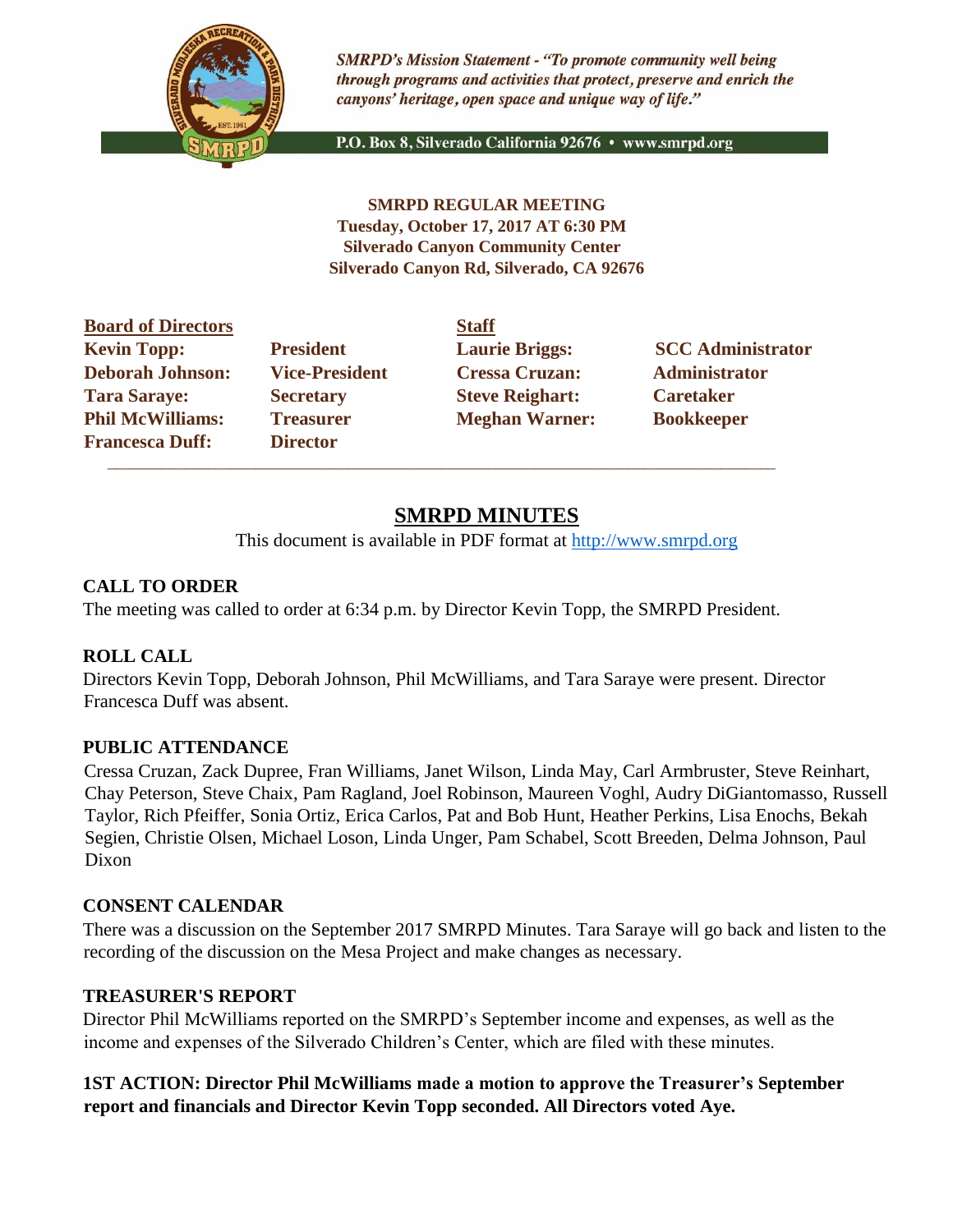#### **OTHER DISTRICT BUSINESS**

We are waiting to hear from Verizon fiber optics cell service communication for installation dates.

Erica Carlos from Code Enforcement for Orange County presented information on code enforcement on grading, building, permits, and complaints.

Kevin Topp reported on the SMRPD involvement with the Mesa Project and Transportation Corridor Agencies (TCA). TCA has pulled out of negotiations and is not purchasing the Mesa parcels. The Nature Conservancy was called and they were not interested in acquiring the Mesa land.

Janet Wilson reported that Wildlands realtors said although the TCA acquisition fell through, they are still looking to partner with conservation groups. The current asking price is for developers, but the price of the land would be half if purchased by a land conservation group. The current asking price is \$1.5- \$1.8 million. OC Parks would like to manage the Mesa parcels if it is given to them. The Williams parcel is also for sale. Modjeska's 45-acre parcel is being offered free to Modjeska if the land is permanently preserved. Todd Spitzer will be asked for funds. There is a "Can You Save the Mesa" campaign. If 1,000 people donated \$1,000 each, they could purchase the property. If a nonprofit accepted the \$1,000 as donations, it could be tax deductible. If SMRPD and conservation groups work together, they may be able to acquire property.

Director Kevin Topp discussed re-writing the SMRPD mission statement. Director Phil McWilliams said the Orange County Local Agency Formation Commission (LAFCO) is looking into SMRPD being an Open Space District. Linda May reported that it doesn't have to be an either or district. The mission statement will remain the same as stated, "To promote community well being through programs and activities that protect, preserve and enrich the canyons' heritage, open space and unique way of life."

## **FACILITIES COMMITTEE**

Director Kevin Topp reported about the Recreation and Programs.

## **SILVERADO CHILDREN'S CENTER (SCC) OVERSITE COMMITTEE**

Director Tara Saraye reported on the Silverado Children's Center and informed the Board of enrollments. Director Deborah Johnson shared about the nature pre-school curriculum and facilities.

#### **FACILITIES COMMITTEE**

Director Phil McWilliams reported that the construction at the Modjeska Community Center is a little behind schedule. The oak tree in front of the Center does not look well and the County will be contacted to can come out and make a decision about the tree.

## **RECREATION COMMITTEE**

Director Kevin Topp reported on the recreation programs available. A printed program guide will be made quarterly to advertise classes and events.

## **2ND ACTION: Director Kevin Topp made a motion to use \$300 for a volunteer appreciation dinner at Wise Guys Pizza for helping at the summer concerts and Director Phil McWilliams seconded. All Directors voted Aye.**

Cressa Cruzan talked about funding for advertising on Facebook to promote facilities rental and programs.